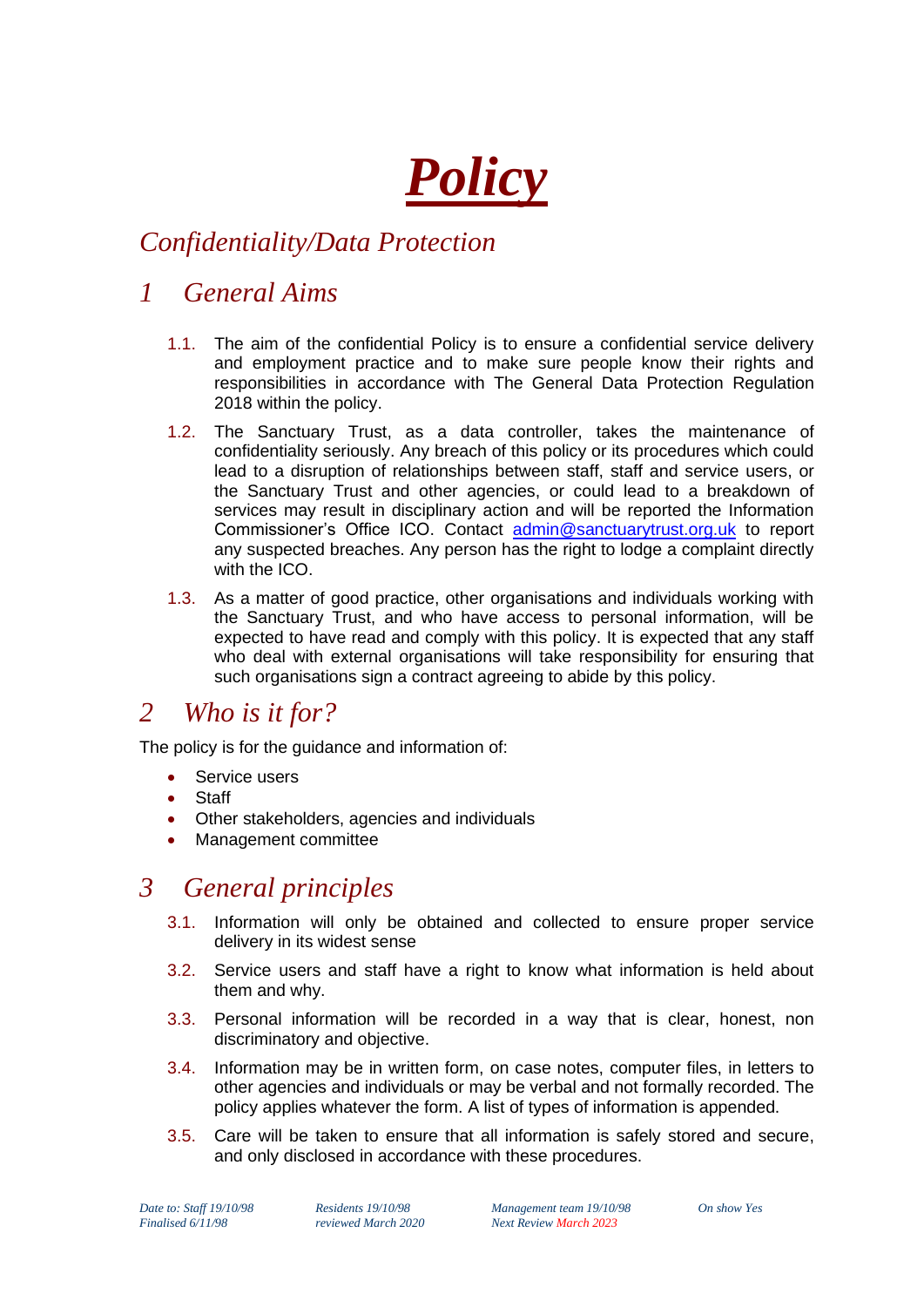- 3.6. Appropriate technical and organisational measures shall be taken against unauthorised or unlawful processing of personal data and against accidental loss or destruction of data.
- 3.7. All Sanctuary Trust computers have a log in system and our Contact Database is password protected, which allow only authorised staff to access personal data. Passwords on all computers are changed frequently. All personal and financial data is kept in a locked filing cabinet and can only be accessed by the Executive officers. When staff members are using the laptop computers out of the office care should always be taken to ensure that personal data on screen is not visible to strangers.
- 3.8. Data subjects are entitled to have personal data rectified if it is inaccurate or incomplete.
- 3.9. Data subjects can request the deletion or removal of personal data where there is no compelling reason for its continued processing.
- 3.10. We will allow data subjects, where appropriate, to move copy or transfer personal data easily from one IT environment to another in a safe and secure way, without hindrance to usability.
- 3.11. Data subjects can object to processing based on legitimate interests or the performance of a task in the public interest/exercise of official authority (including profiling), direct marketing (including profiling) and processing for purposes of scientific/historical research and statistics.
- 3.12. Anyone has a right to request information. [The ICO information and guidance](https://ico.org.uk/for-organisations/guide-to-freedom-of-information/receiving-a-request/) will be followed.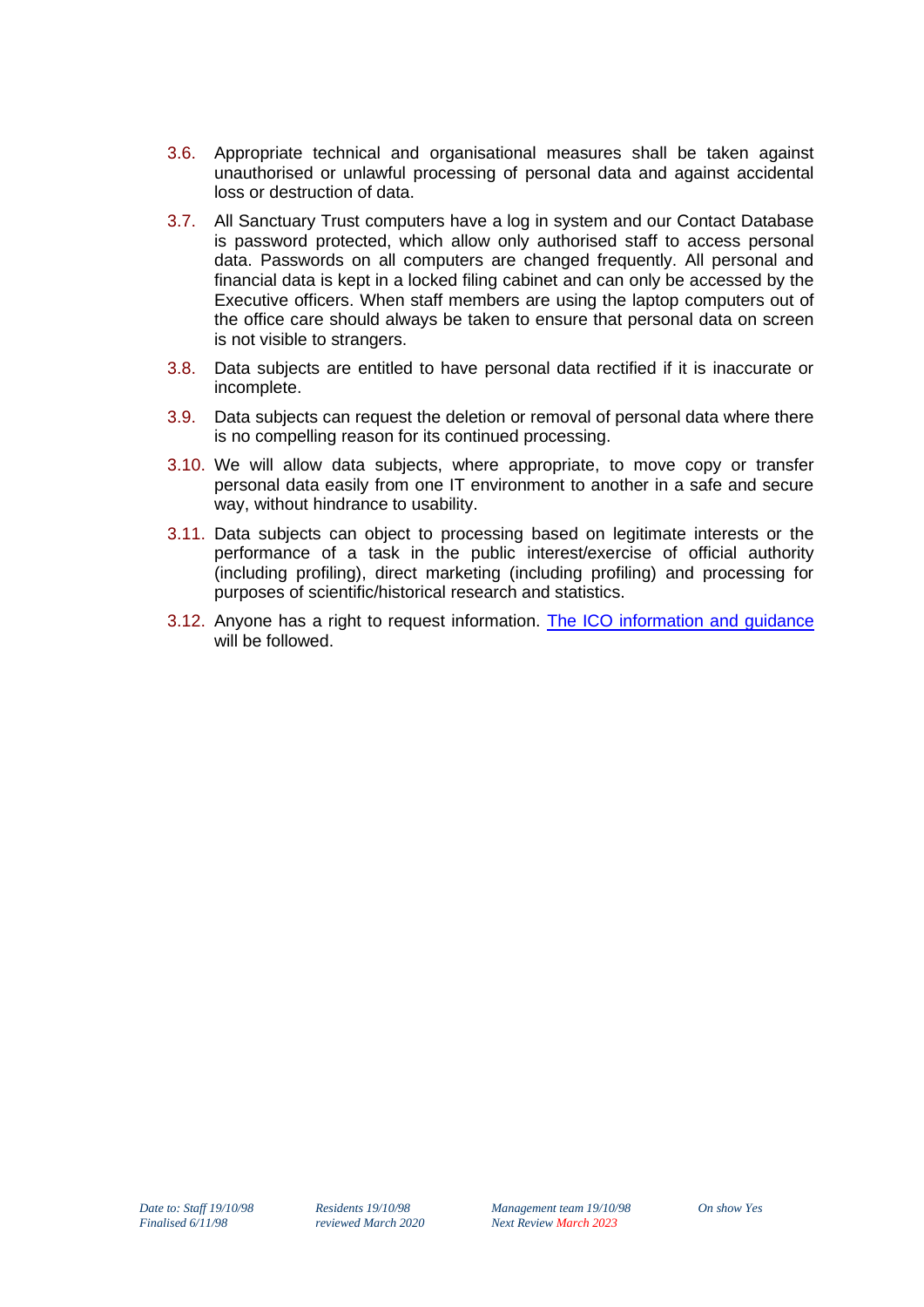# *4 Information and Confidentiality*

#### **Project users**

- 4.1. Information is collected about service users for the following reasons:
	- 4.1.1. To ensure effective service delivery
	- 4.1.2. To collect statistical information for management and government purposes
	- 4.1.3. For other management purposes e.g. Housing Benefit.
	- 4.1.4. To monitor equal opportunities and evaluate services
- 4.2. Only information required for effective service delivery will be recorded in a way that could identify any project user.
- 4.3. Information for statistical purposes or monitoring purposes will be "anonymous".
- 4.4. Information no longer required will be destroyed.
- 4.5. Service users have a right to see any information held about them providing this does not infringe another person's right to confidentiality.
- 4.6. Although staff members may be aware of a service users HIV status this will not be recorded even though this information may be relevant to service delivery (see HIV Policy). Symptoms and medication may be recorded if relevant to service delivery.
- 4.7. Recorded information is confidential to the service user, staff member(s) working with that individual and those who need to know to provide an effective service. Information that it is not necessary for other staff members to know for effective service delivery should remain confidential. Staff members unsure of whether there is a "need to know" should clarify this with the relevant line manager.
- 4.8. Information of a confidential or personal nature will not be shared with any outside agency without the informed consent of the service user. The Sanctuary trust reserves the right to withdraw this promise in cases of risk of danger or harm to the person, project or community, or in certain circumstances involving criminal practices. Where possible the service user will be informed of the disclosure.
- 4.9. Service users not satisfied that this policy and its procedures have been adhered to, or with the procedures themselves, should use the complaints procedure and have the right to lodge a complaint directly with the ICO.
- 4.10. All service users sign a disclaimer form to the effect that relevant/necessary information will be shared with other agencies

#### **Staff**

4.11. Information obtained about staff is normally related only to recruitment and employment. This will include some personal information such as date of birth, next of kin etc.

*Date to: Staff 19/10/98 Residents 19/10/98 Management team 19/10/98 On show Yes Finalised 6/11/98 reviewed March 2020 Next Review March 2023*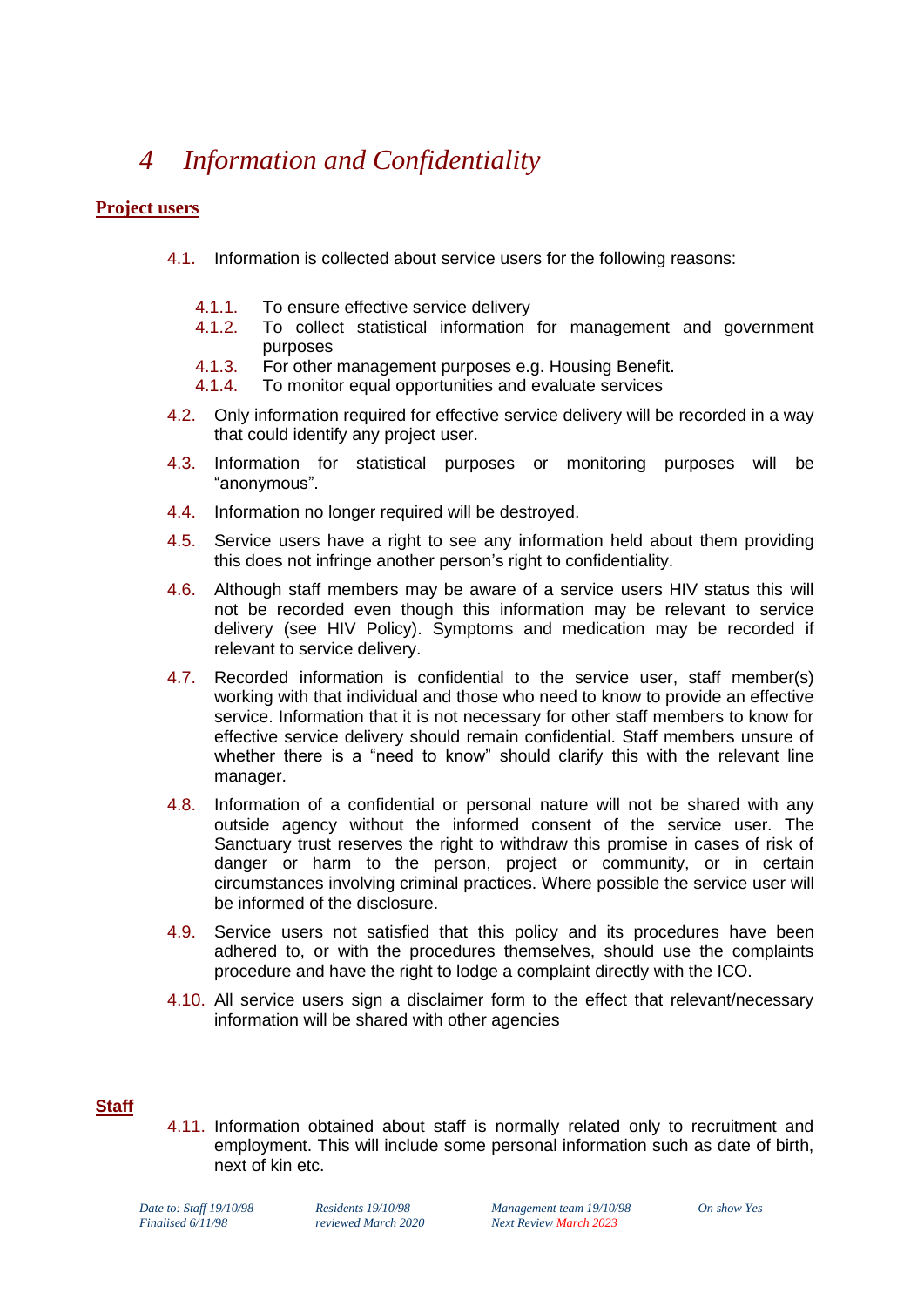- 4.12. Information related to grievance, disciplinary, supervision, or training meetings, should be agreed with the other member of staff concerned.
- 4.13. No information about staff, whether formally or informally obtained should be disclosed without the consent of the staff member except as relates to management and supervision, normal employment activity, or service delivery. If it is necessary to provide any information to outside agencies or individuals, the informed consent of staff must be obtained, except in cases of risk of danger or harm to other members of staff, service users or others, or in certain circumstances involving criminal activity or gross misconduct.
- 4.14. Employment related information about staff may be shared with relevant parties, e.g. Housing Management. Staff will be informed in advance where possible. Personal information that is employment related, but which staff do not wish to be disclosed, should be discussed only with the project housing management and will only be disclosed if essential to good management of the project to the Chair.
- 4.15. Staff should have regard to the code of conduct expected of project employees in relation to safeguarding information about one another i.e. personal telephone numbers including information informally or accidentally obtained.
- 4.16. Staff not satisfied that this policy or its procedures have been adhered to, or with the procedures themselves, should use the complaints procedures.
- 4.17. For the purpose of funding or project development, information will be used anonymously or in cases where this is not appropriate service users will be made aware through consultation where they are able to opt out of information sharing.

#### **Staff access to information**

- 4.18. Staff will have access to all information pertaining to their areas of responsibility only.
- 4.19. All staff will make information available to relevant line managers. This will ensure continuation of services in the event of long term and/or permanent absence of any staff.
	- 4.19.1. Extra keys will be held by line managers to allow access to lockable filing cabinets and drawers etc
	- 4.19.2. Passwords to digital data and to access online services will be known to line managers
- 4.20. Extra sensitive digital data, such as recorded passwords, shall be encrypted using passwords of a minimum of seven digits and will include at least letters numbers and special characters to increase security against brute force recovery tactics.